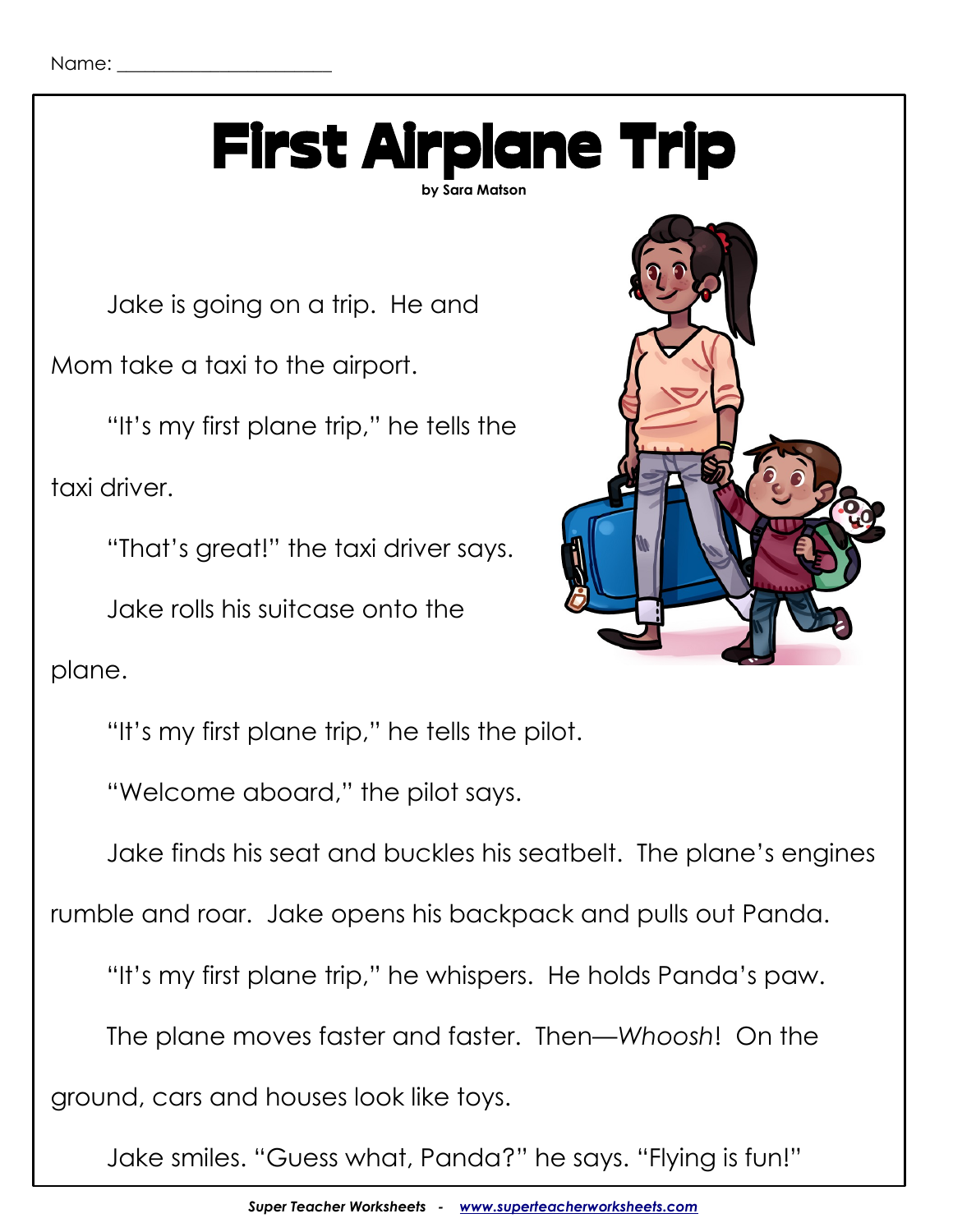|    | <b>First Plane Trip</b><br>by Sara Matson                                                                     |  |
|----|---------------------------------------------------------------------------------------------------------------|--|
| 1. | How do Jake and his mom travel to the airport?                                                                |  |
|    | <b>b.</b> in their car<br><b>a.</b> in a plane                                                                |  |
|    | c. in a taxi<br>$d.$ in a bus                                                                                 |  |
|    |                                                                                                               |  |
| 2. | What does a pilot do?                                                                                         |  |
| 3. | What does the pilot say to Jake?                                                                              |  |
| 4. | Who is Panda?<br>a. Jake's brother<br><b>b.</b> a large animal<br><b>d.</b> a stuffed animal<br>c. Jake's pet |  |
| 5. | What does Jake whisper to Panda?                                                                              |  |
| 6. | Read this sentence from the story:                                                                            |  |
|    | On the ground, the cars and houses look like toys.                                                            |  |
|    | What does this mean?                                                                                          |  |
|    | a. The cars and houses looked very big.                                                                       |  |
|    | <b>b.</b> The cars and houses looked very small.                                                              |  |
|    | c. The cars and houses did not move.                                                                          |  |
|    | <b>d.</b> Jake could not see the cars and houses.                                                             |  |
|    |                                                                                                               |  |